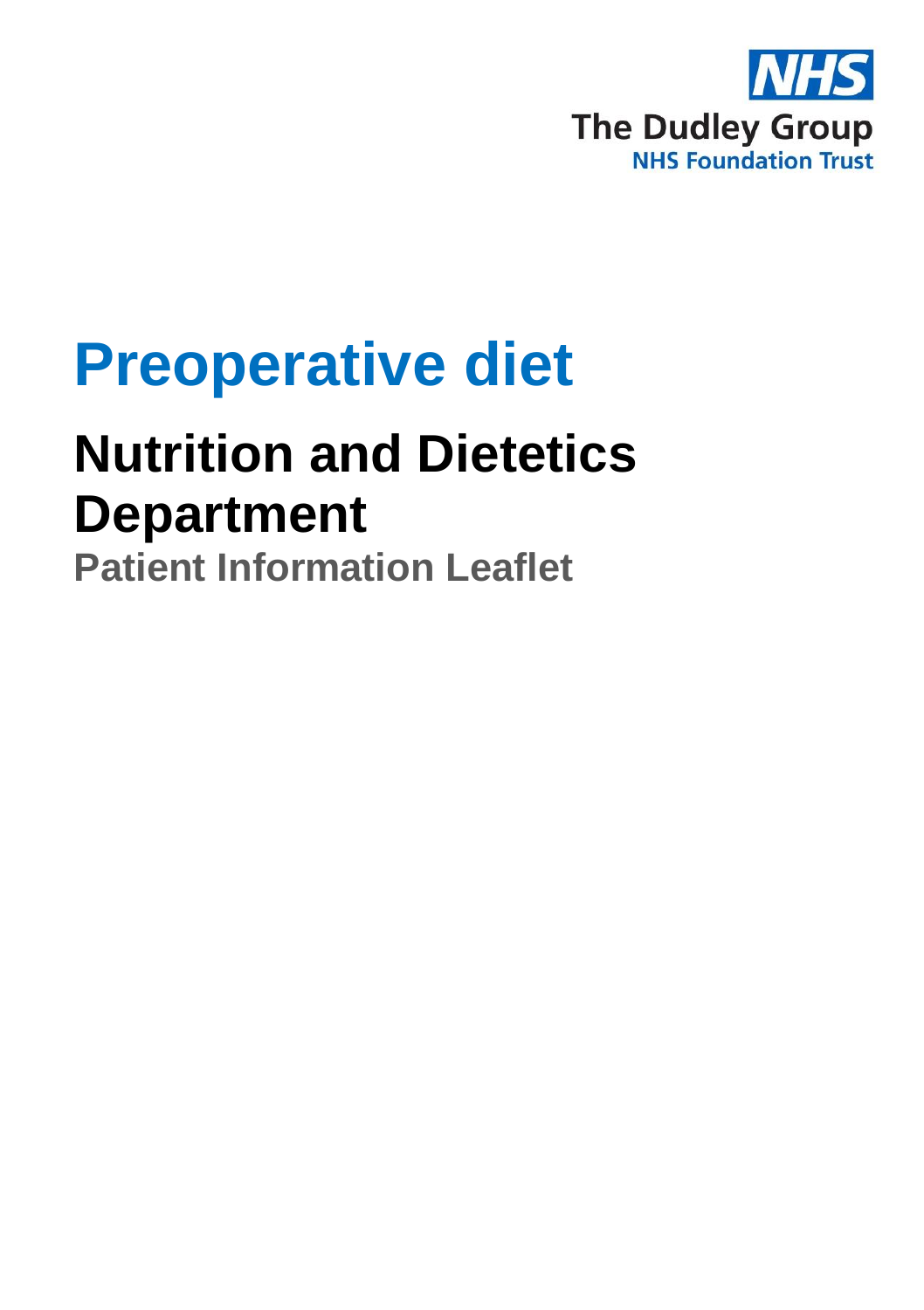### **Introduction**

This booklet is to give some general information about what to eat and drink if you are due for surgery.

### **Why would I need to change my diet?**

Having surgery puts a lot of metabolic stress on the body. This booklet is not aimed at **weight loss**, but rather at making small additions and small substitutions to your current diet to try and give you the best outcome after your surgery.

You may even have been recommended to **gain weight** before your surgery in order to optimise your nutritional status.

Optimising your nutritional status prior to your surgery may help to:

- Help you recover after your surgery.
- Reduce the risk of surgical related complications.
- Reduce your length of stay in hospital.

Optimising your diet before surgery is not about:

- Starving yourself to reach that goal weight.
- Avoiding all the foods you like.
- Following a restricted diet.

### **General tips**

- You should aim to have regular, well-balanced meals with a particular emphasis on protein sources.
- Protein sources can come from both meat and non-meat sources.
- Eat plenty of vegetables and fruit, they are rich in vitamins and minerals.
- Use wholegrain varieties of carbohydrates where possible. Wholemeal bread, cereal and pasta provide a good source of fibre and are more filling.
- Aim for 60 minutes of activity each day and avoid sitting for longer than one hour at a time.
- Try and take a vitamin D supplement (minimum 10mg).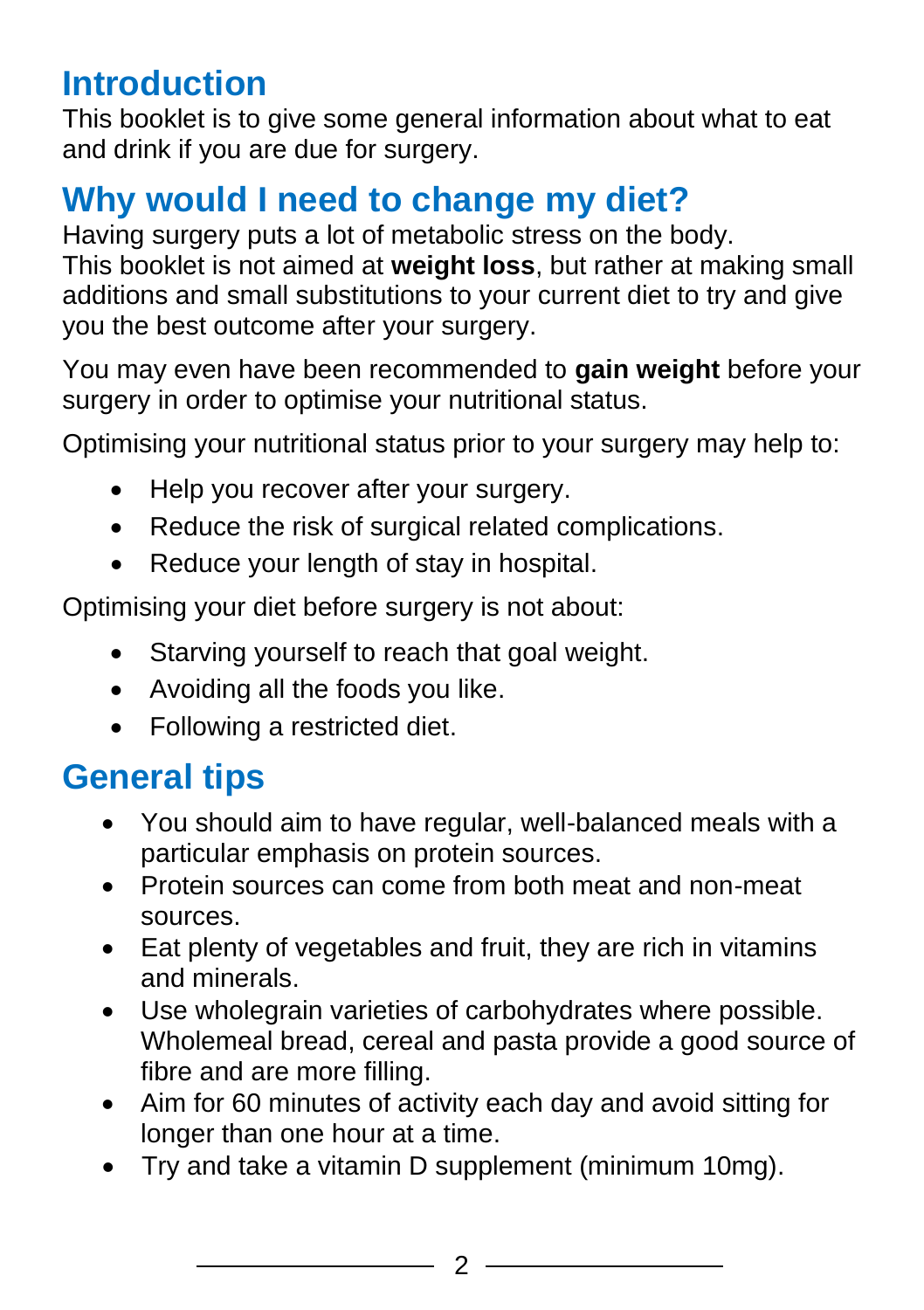### **Protein**

Protein is important both before and after surgery. After surgery, your body is in a state of metabolic stress and will utilise protein stores (muscle mass) that you build up before surgery. Having a larger store of body proteins will not only aid healing, but will help build immunity.

Try to include a high protein food with each meal. This can include:

- Meat (e.g. chicken, lamb, beef, pork, turkey).
- Fish (e.g. tuna, cod, salmon, herring, trout, haddock).
- Soya, tofu, Quorn and other vegetable protein alternatives.
- Nuts (e.g. peanuts, almonds, walnuts, pecan).
- Seeds (e.g. linseeds, sesame seeds, pumpkin seeds, sunflower seeds).
- Cheese (all cheeses soft and hard).
- Eggs.
- Beans and pulses (lentils, kidney beans, black beans).

As a general rule of thumb, try to aim for at least a third of your meal to be from protein sources.

Protein supplementation may not be required if you are able to get an adequate source from your current diet. Your surgeon may have referred you to a dietitian who may recommend a protein supplement prescription.

### **Carbohydrates**

These include bread, potatoes, rice, pasta, grains and cereals. It is recommended to opt for wholegrain varieties of carbohydrates, such as whole-wheat seeded bread, wholegrain pasta and brown rice. Whole grain varieties are packed with multivitamins and fibre. These can contribute to an overall improvement in health, such as lowering blood pressure, helping to maintain a steady blood glucose control and lowering cholesterol. Try to continue with wholegrain carbohydrates as a long term choice if possible, even after surgery.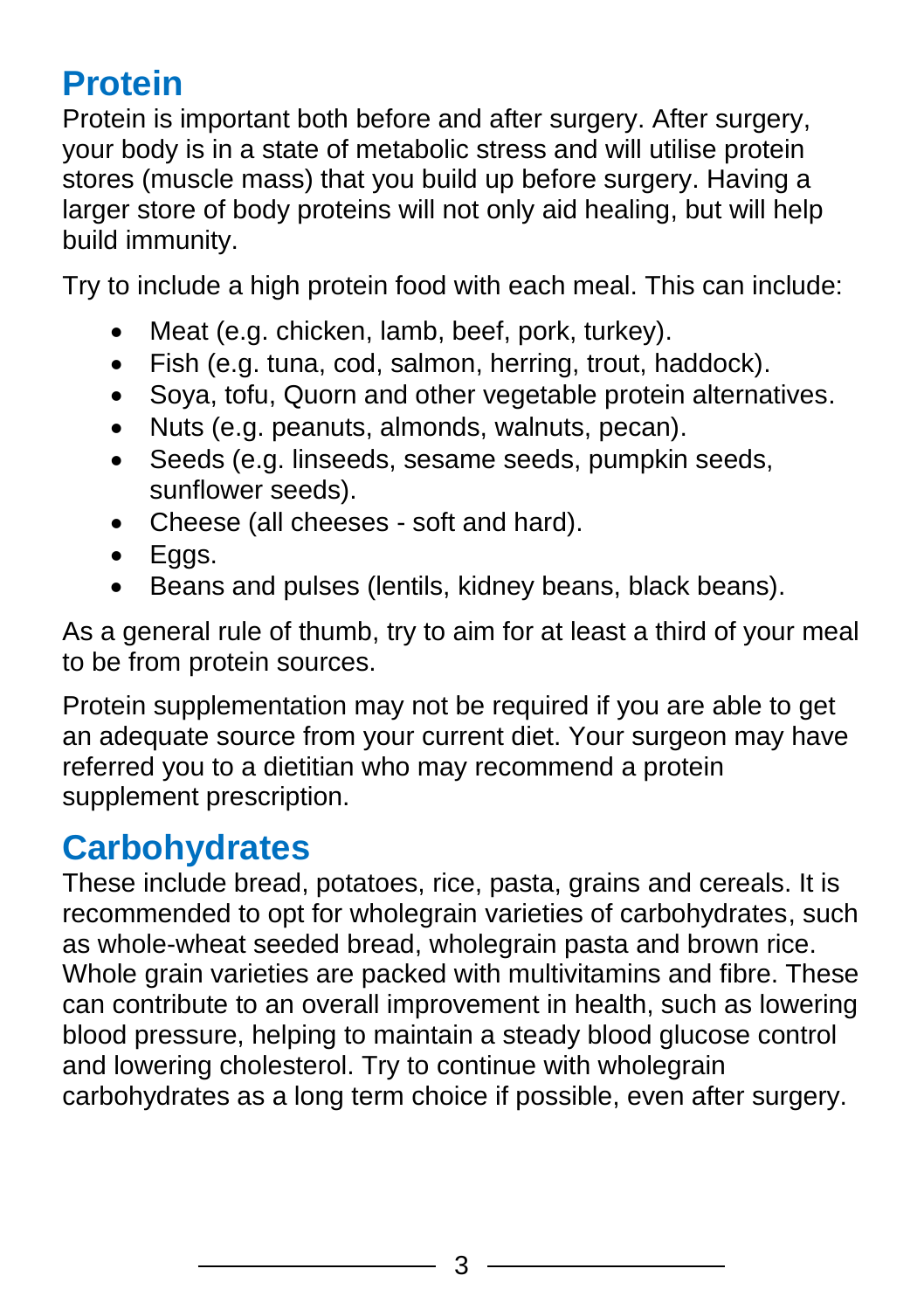### **Fat**

Fat is essential for our health. It is a good source of energy, provides us with essential fatty acids and helps the uptake of some vitamins. Fat becomes problematic when we consume the wrong type and quantity. It is known to be better for our health to reduce the levels of saturated fat in our diet, and increase the levels of unsaturated fat. Sources of saturated fat include fatty cuts of meat and processed meats, cheeses and pastries.

#### **Unsaturated fat:**

This includes polyunsaturated fats, e.g. sunflower, corn and soya oils; and monounsaturated fats e.g. olive and rapeseed oil.

Oily fish (omega-3 fatty acids), nuts, seeds and avocados are all good sources of omega-6 unsaturated fats and may help to reduce the level of lipids (fats) in our blood.

Remember: they are still high in calories, so their use should be limited if trying to lose weight, i.e. use low fat spreads or cooking oils and try to grill, bake or microwave rather than frying.

### **Fruits and vegetables**

These provide a good variety of vitamins, minerals and, importantly, fibre. Fresh, frozen and tinned varieties of fruit and vegetables are all great ways of getting these micronutrients in your diet. Aim for a minimum of five portions of fruit and vegetables per day.

Remember: it does not need to just be on the side of your plate, try and incorporate additional vegetables into the meals you are eating. For example, adding carrot, pepper, mushrooms and plum tomatoes to a pasta sauce is a very effective way of increasing your vegetable intake.

### **Exercise**

Exercise (if possible) leading up to surgery is just as important as getting your diet right. Resistance exercise, such as body weight, resistance bands or weight lifting can help build our pool of muscle proteins. This will help to increase our store of protein which the body can draw on following surgery. Exercise alone, or a good diet alone, does not have the same synergistic benefit as doing both together.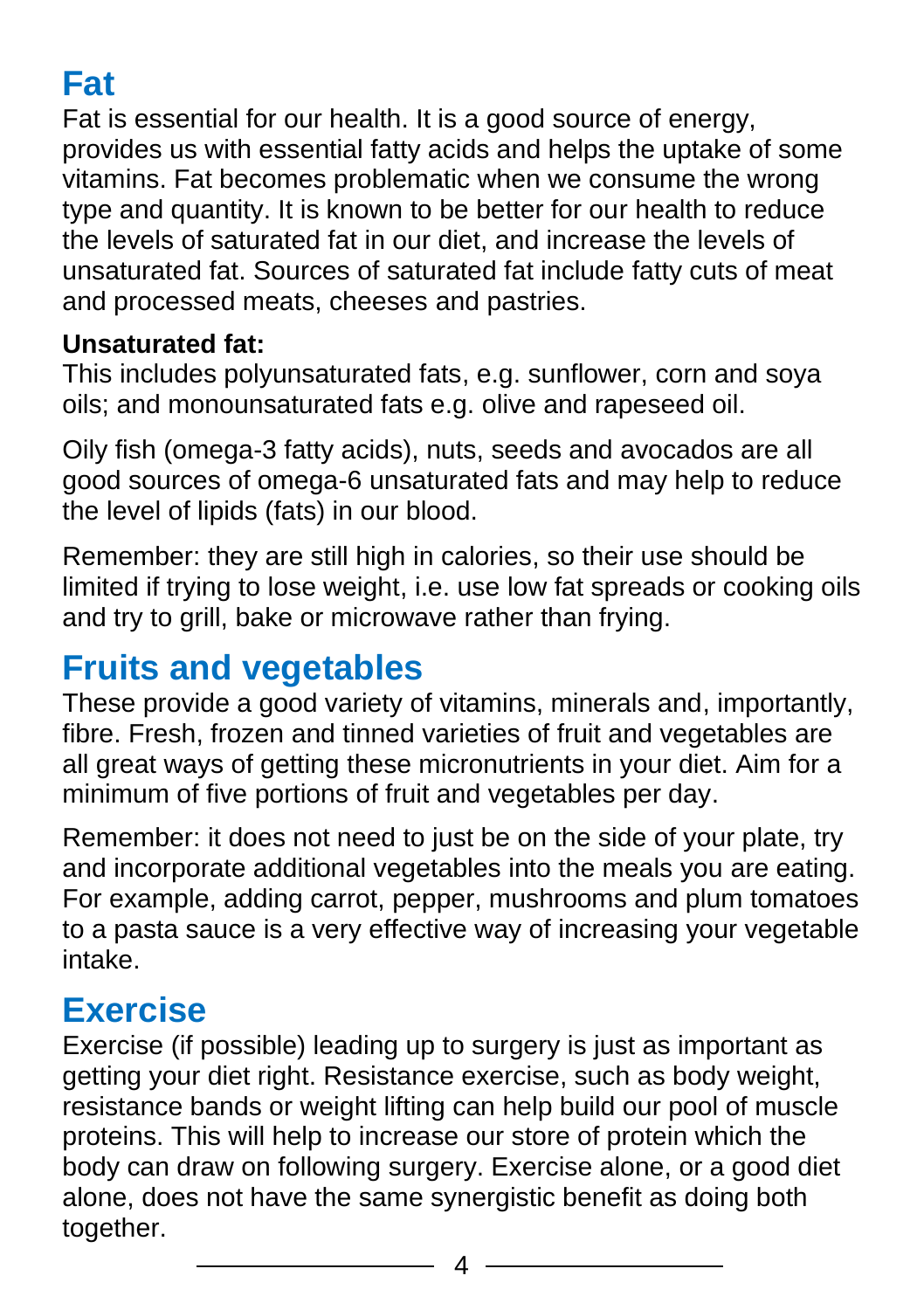Aim for resistance exercise at least three times a week if you are able to. Do not feel that that means you have to go to the gym every day, find a routine that fits into your lifestyle and works for you and build up your tolerance slowly.

### **Weight gain**

Your doctor may have identified a need for you to gain weight leading up to your surgery. This can lead to beneficial outcomes, such as a reduced stay in hospital following your surgery and aiding recovery in this period. If your doctor thinks you may benefit from a small amount of weight gain, please follow the advice in the **small appetite diet sheet**, which should have been given to you alongside this leaflet.

If you are identified as benefiting from additional weight gain, you may have been referred to see a dietitian or been prescribed supplementation to aid weight gain.

### **Weight loss**

Regular exercise may also result in weight loss, however, it is increasing your protein stores and increasing lean muscle mass via exercise that has the greater benefit.

If you are identified as likely to benefit from weight loss, you may have been referred to a dietitian for diet and exercise advice before your surgery.

A healthy weight loss of 1-2kg (2-4lb) per month may be beneficial if you are identified as benefiting from additional weight loss. If you find yourself losing weight at a faster rate than this, you may not be getting all the nutrition you need to optimise your nutritional status before surgery.

### **Supplements (vitamin D, protein, multivitamin)**

There is strong evidence to suggest that taking a vitamin D supplement not only benefits for surgery, but for overall health. It is recommended that **all** individuals take a minimum of a 10mg vitamin D supplement daily. This level of supplementation is available over the counter at any pharmacist or supermarket. Your surgeon may recommend a higher dose depending on your vitamin D levels.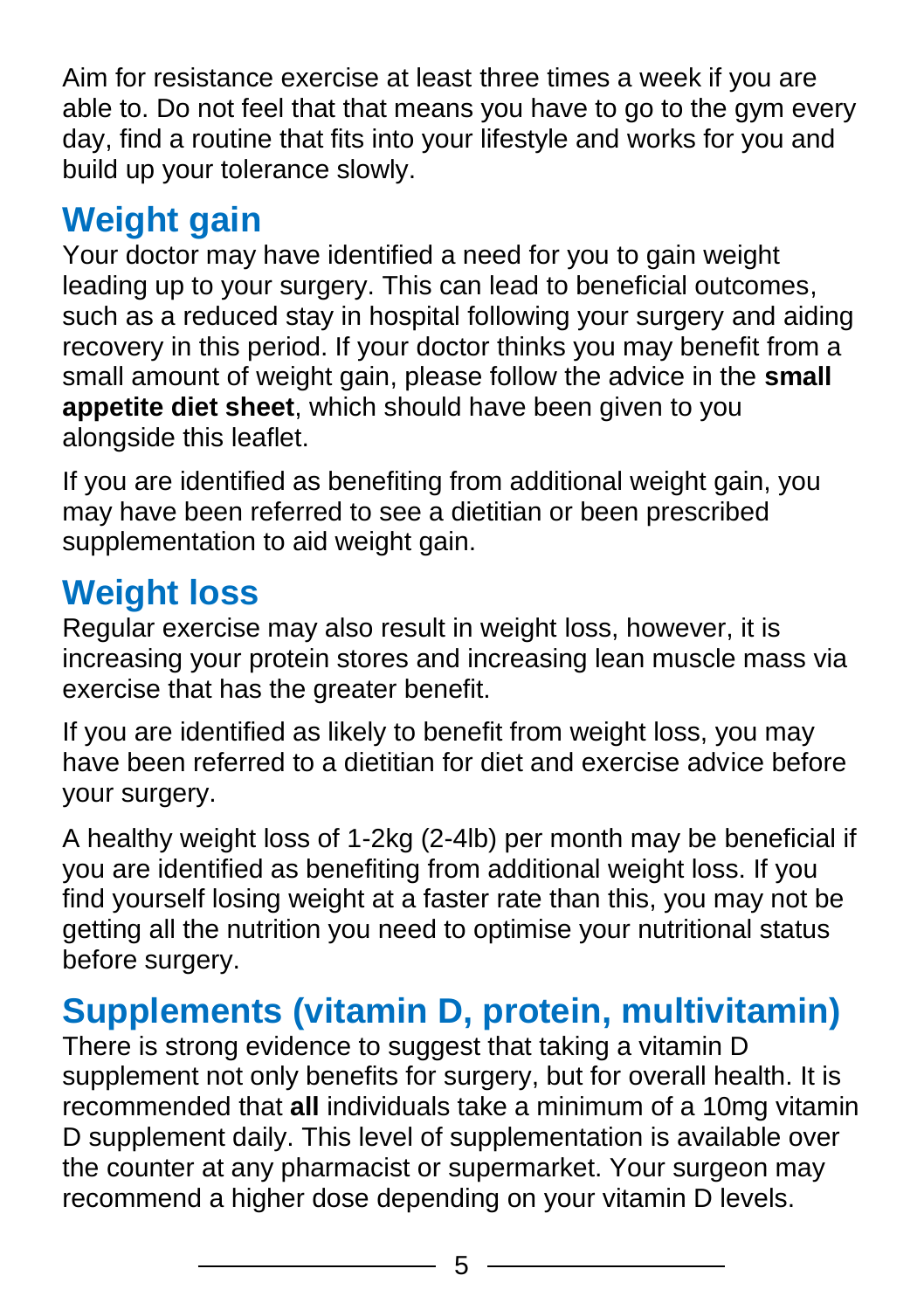A multivitamin is not a sole substitute for a well-balanced diet, however, it may be beneficial. An A-Z multivitamin (with vitamin D) may help to improve overall nutritional status, however, it is not essential.

### **How do I contact you?**

If you have any questions about this diet, or are having any problems with your food, e.g. lack of appetite, please do not hesitate to contact your dietitian (8.30am to 4.30pm, Monday to Friday). If we are unable to take your call, please leave a message and we will call you back.

**Dietitian: ……………………………** 

**Telephone number: 01384 244017**